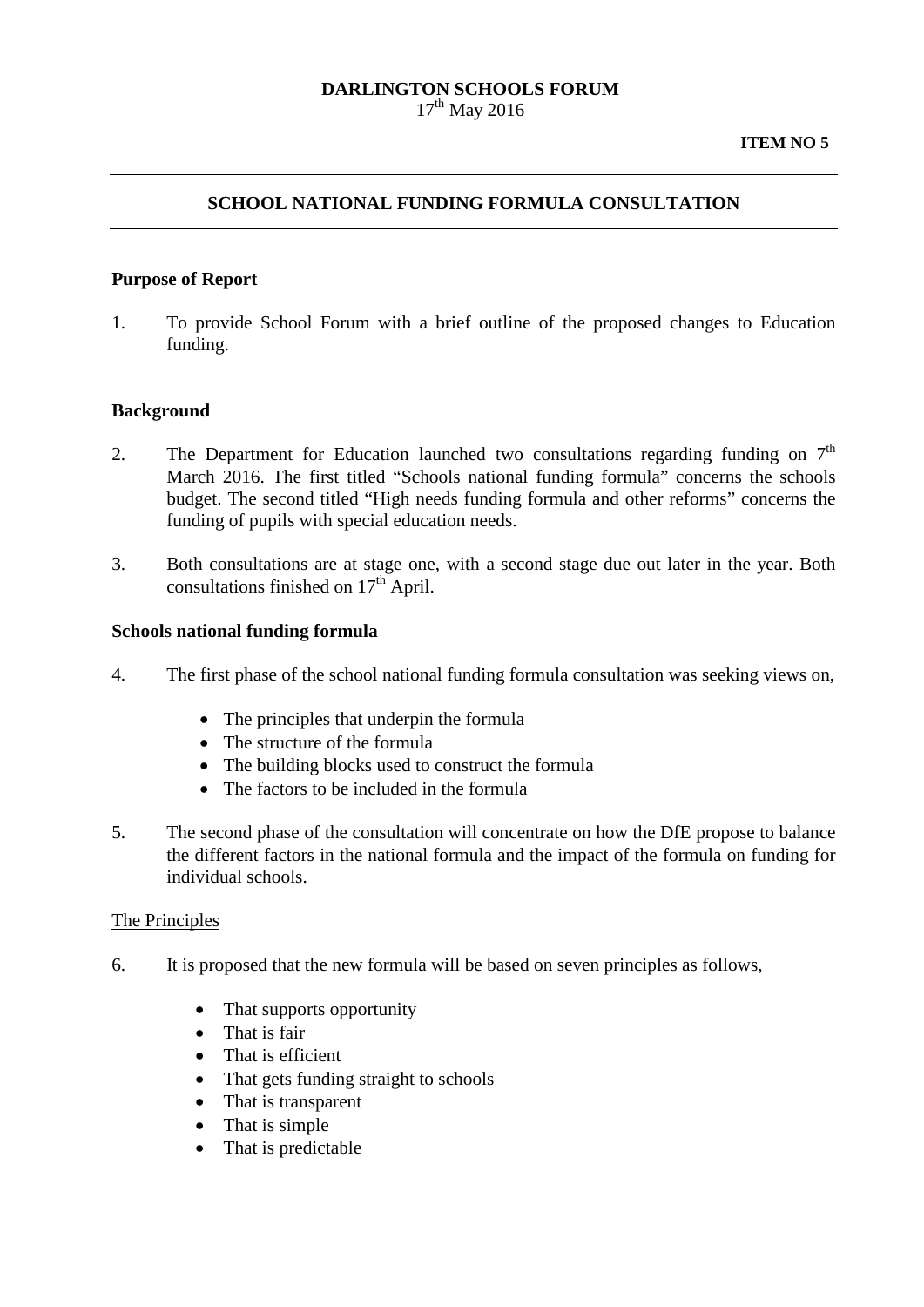## The Structure

- 7. The DSG is currently divided into three blocks namely, the Schools, High Needs and Early years. It is proposed to introduce a fourth block titled "the central schools block".
- 8. It is proposed that the schools block will be calculated according to a national schools funding formula and it is intended that this will be calculated nationally by 2019/20, this is known as "the hard national funding formula".
- 9. During 2017/18 and 2018/19 the schools block will be calculated using the national schools funding formula, but Local Authorities will continue to allocate funding to schools through the local formula. This is known as the "soft national funding formula". This is proposed to be a transitional phase towards full implementation in 2019/20.
- 10. It is proposed that all funding within the schools block will be passed onto schools from April 2017, this will remove the current flexibility to move funding between the blocks.

# The Building Blocks

- 11. The new national formula will use the following building blocks to allocate funding,
	- Per pupil costs
	- Additional needs
	- School Costs
	- Geographical costs

## The Factors

12. Each of the building blocks contains separate factors to allocate funding through the new national formula. At this stage all of the attributes that will allow the factors to be calculated are not finalised. The following table details the factors and the proposals regarding how the factor will be defined.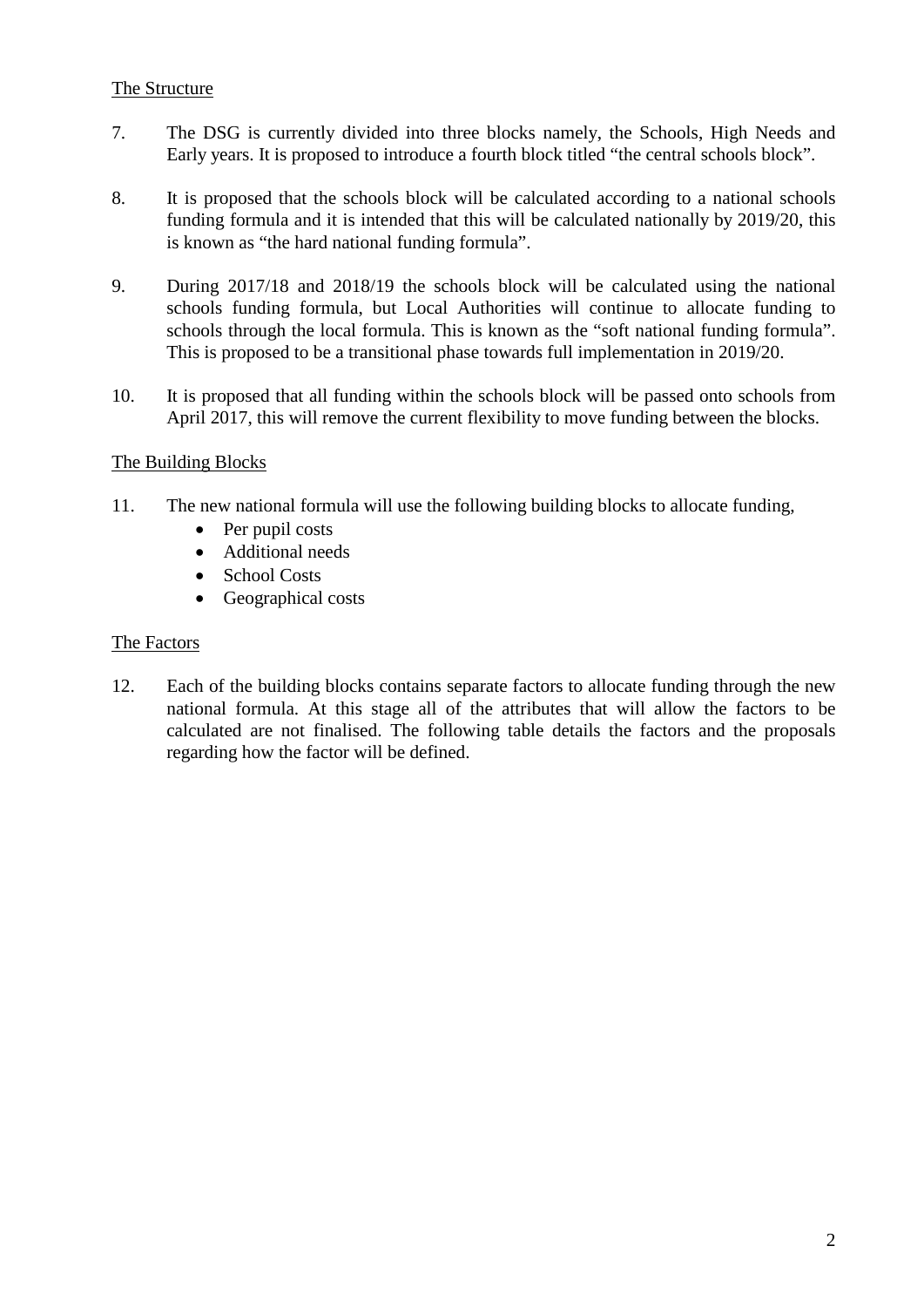| <b>Block</b>            | <b>Factor</b>               | <b>Note/Data used in calculation</b>   |
|-------------------------|-----------------------------|----------------------------------------|
|                         |                             |                                        |
| Per Pupil Costs         | Basic per pupil amount      | A unit value for Primary, Key Stage 3  |
|                         |                             | and Key Stage 4                        |
|                         |                             |                                        |
| <b>Additional needs</b> | Socio-economic              | Pupil Level – FSM entitlement          |
|                         | deprivation                 | Area level - IDACI                     |
|                         | <b>Low Prior Attainment</b> | Pupils who did not reach the expected  |
|                         |                             | standard at the previous stage         |
|                         | English as an additional    | Pupils entering state education within |
|                         | Language                    | the last three years                   |
|                         |                             |                                        |
| <b>School Costs</b>     | Lump Sum                    | One per school                         |
|                         | Sparsity                    | Distance and school size               |
|                         | <b>Business Rates</b>       | Historic/TBC                           |
|                         | <b>Split Sites</b>          | Historic/TBC                           |
|                         | PFI                         | Historic/TBC                           |
|                         | <b>Exceptional premises</b> | Historic/TBC                           |
|                         | Growth                      | Historic/TBC                           |
|                         |                             |                                        |
| Geographic              | Area Cost Adjustment        | General labour market (GLM) or DFE     |
|                         |                             | calculation (GLM/teacher market)       |

- 13. In the current funding formula there are additional factors that are not proposed to be used in the new national formula these are,
	- Looked After Children It is proposed to increase targeted support through Pupil Premium grant.
	- Mobility
	- $\bullet$  Post 16.

## **Implementation**

- 14. The new funding formula is to be introduced from 2017/18 however in line with the soft national formula there will be a transitional phase.
- 15. The DfE will use the new formula in the first two years to build up the schools block, which will then be distributed to schools, calculated by the Local Authority using the current local funding formula.
- 16. The amount that is included in the schools block for these two years will be based on the national formula calculation for each school, adjusted for a national minimum funding guarantee and national capping. This will then be added to funding for growth and premises to give the schools block allocation.
- 17. Although the Local Authority will distribute this funding to schools using the current local formula there will be the requirement to,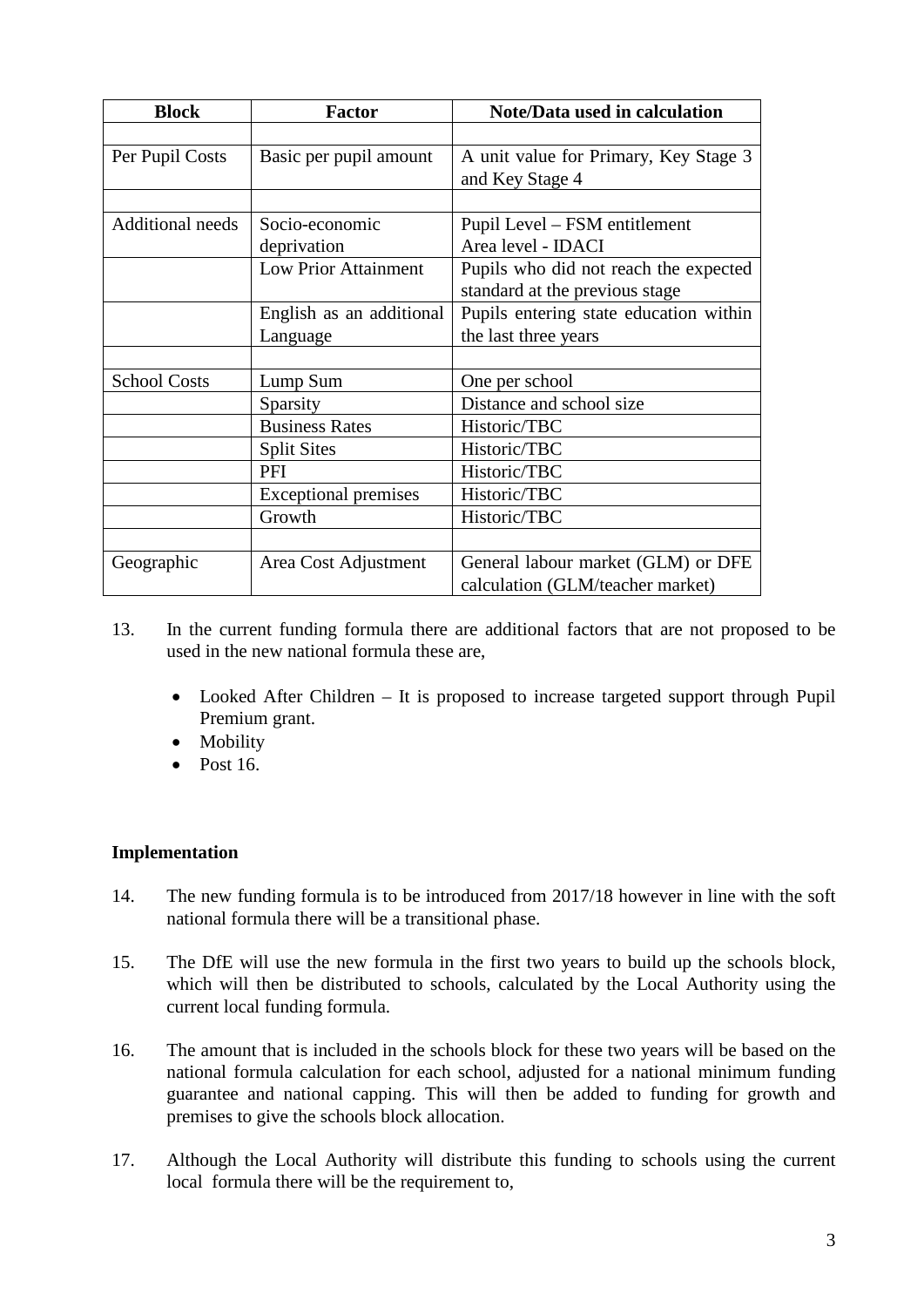- Pass all funding in the block to schools
- No longer use the post 16 factor
- Although the MFG should be in line with the national rate, where agreed at School Forum and following consultation with all schools a local MFG may be applied to allow schools to have greater loses.
- 18. The second part of the DfE consultation will have proposals on the national MFG/cap.
- 19. The DfE anticipates that some schools will lose funding through the new national formula, these schools will need to plan their budgets over the medium term to take decisions to reduce expenditure. As a result the government plans to launch an invest to save fund in 2016/17 to allow schools to invest in ways to save money in the future.

# **The Central Schools Block**

- 20. There will be a new central schools block that will provide funding to the Local Authority to provide their education responsibilities. This block will also include the centrally retained element of the Local Authority Education Services Grant, which will be merged in and no longer paid separately.
- 21. The allocation of the central schools block will be on a simple unit value per pupil. The second phase of the consultation will set out the proposal for this formula and the pace of implementation.
- 22. Currently a number of budgets are held centrally through a top slice of the DSG. This will no longer be allowable under the new formula. Where there are historic commitments the DfE believe that these should not be provided on a long term basis, therefore the DfE will collect information on historic commitments to decide if they will continue to be funded centrally in the short term.
- 23. Where historic commitments are agreed to be funded centrally additional funding will be provided into the central schools block. Any central historic commitments that are not agreed by the DfE, will no longer be funded.
- 24. The budget that is freed up from reducing the central schools block will be reinvested into schools funding nationally.

## **Schools Forum**

25. Schools Forums will continue to exist for the two years in which the soft formula is in operation, but due to changes in the responsibilities of Local Authorities it is expected that Forums will cease to exist from 2019/20.

## **What this means for Darlington**

26. The previous paragraphs give a brief outline of the consultation on a new national schools formula which has now closed. As mentioned above there will be a second consultation later in the year that will provide the way forward from the responses received in this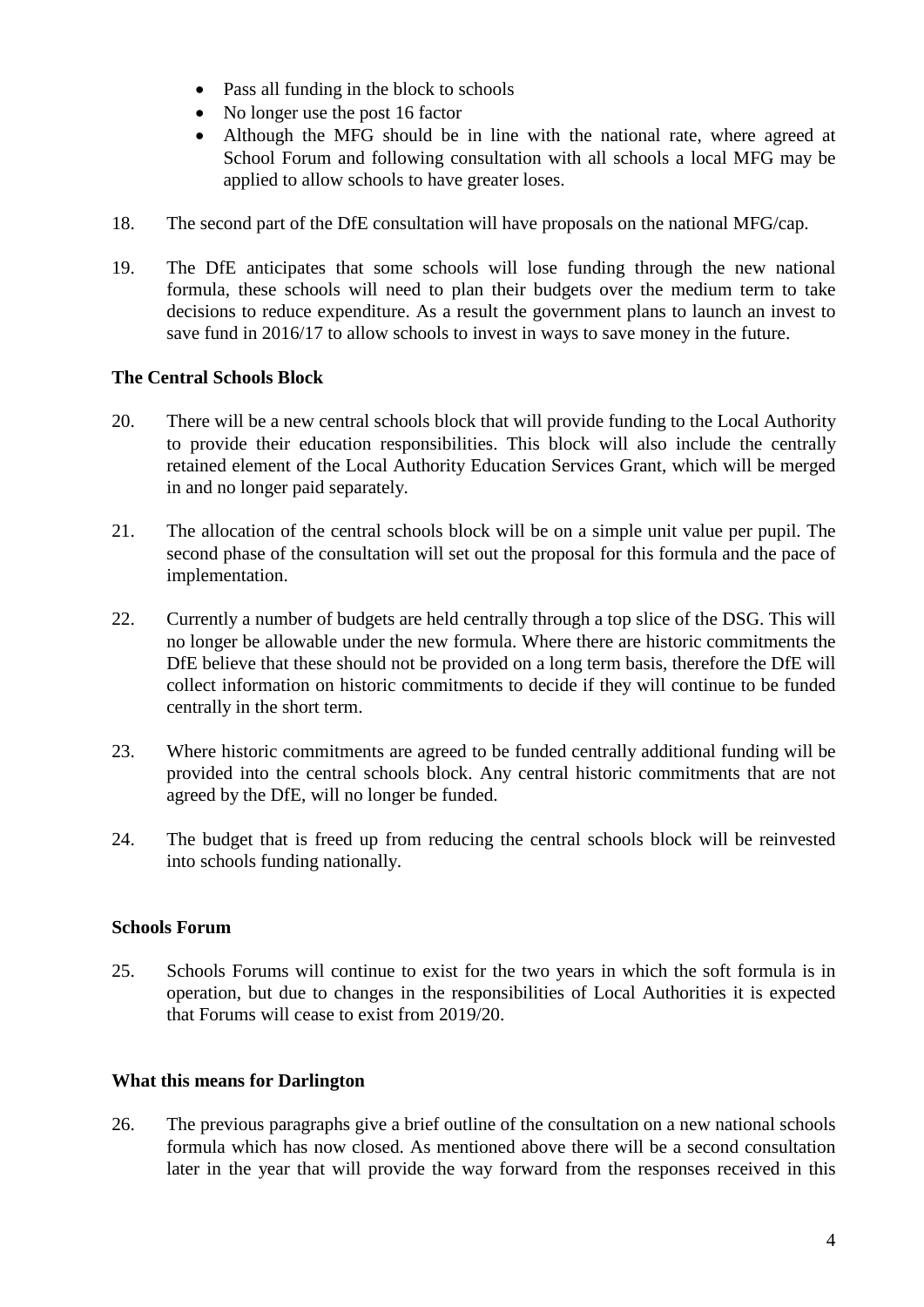consultation. In addition the second consolation will provide more detail (and it is expected monetary values) in order to ascertain what affect the changes will have locally.

- 27. It is unclear at this stage how the national formula will affect individual schools in Darlington. As with any change it is expected that some schools will gain whilst others will have reduced budgets. However until unit values for the factors in the formula are given at a later date, this cannot be confirmed.
- 28. In terms of the makeup of the formula the factors used are on the whole the same as the formula that is currently used in Darlington. Of the factors that are no longer to be used only the Looked After Children factor is currently used in our formula. Whilst this will have an effect on those schools with qualifying children it is hoped that the shift of funding to Pupil Premium will be of a similar value to negate this loss of funding.
- 29. Of the factors proposed to be used, with the exception of the PFI, Exceptional Premises and Area Cost Adjustment all the other factors are used in our current formula (the exceptional premises is used in the Early year's formula only). It is unclear at this stage if Darlington will be affected by the area cost adjustment (i.e. we expect this factor to affect southern areas rather than Darlington) or the exceptional premises factor (i.e. we expect that Darlington Schools do not have any of the qualifying factors), therefore the only change here will be the use of the PFI factor.
- 30. In Darlington the PFI factor is currently not used as the affordability gap for the PFI scheme is picked up through the centrally retained budgets. Reading the proposals it is expected that in the future the centrally retained affordability gap budget will need to be delegated to schools through the PFI factor. This will mean that those schools in PFI buildings will receive more funding in their school budget share however their contribution to the PFI costs will increase as these will no longer be funded centrally.
- 31. Of the factors currently used in Darlington's formula, the methods used for allocating funding through these factors, are proposed to be similar to those used now. Therefore it would be expected that unless this changes, that there should be little difference to Darlington schools, in the new formula. However whilst the formula itself may not allocate funding differently, the unit values attached to the factors, the MFG and capping rates nationally will have a significant effect on how much funding schools receive in their budget share.
- 32. There are some factors where Darlington has low unit values (e.g. secondary prior attainment) where schools will benefit as it is expected that the national rates will be higher. However on the flip side, Darlington may have higher unit values in some of the other factors and hence schools may lose out on those factors. This will only become clear once the unit rates are announced, which it is expected will be in the second consultation.
- 33. What is clear at this stage (although at this point the full impact is not known) is that the ability to no longer move funding between blocks will cause some issues in Darlington. It is expected that this will have significant impacts on the high needs budget that are outlined in agenda item 6.
- 34. In addition the creation of a new central schools block will have issues in Darlington (the continued role of local authorities in education is subject to further consultation that is